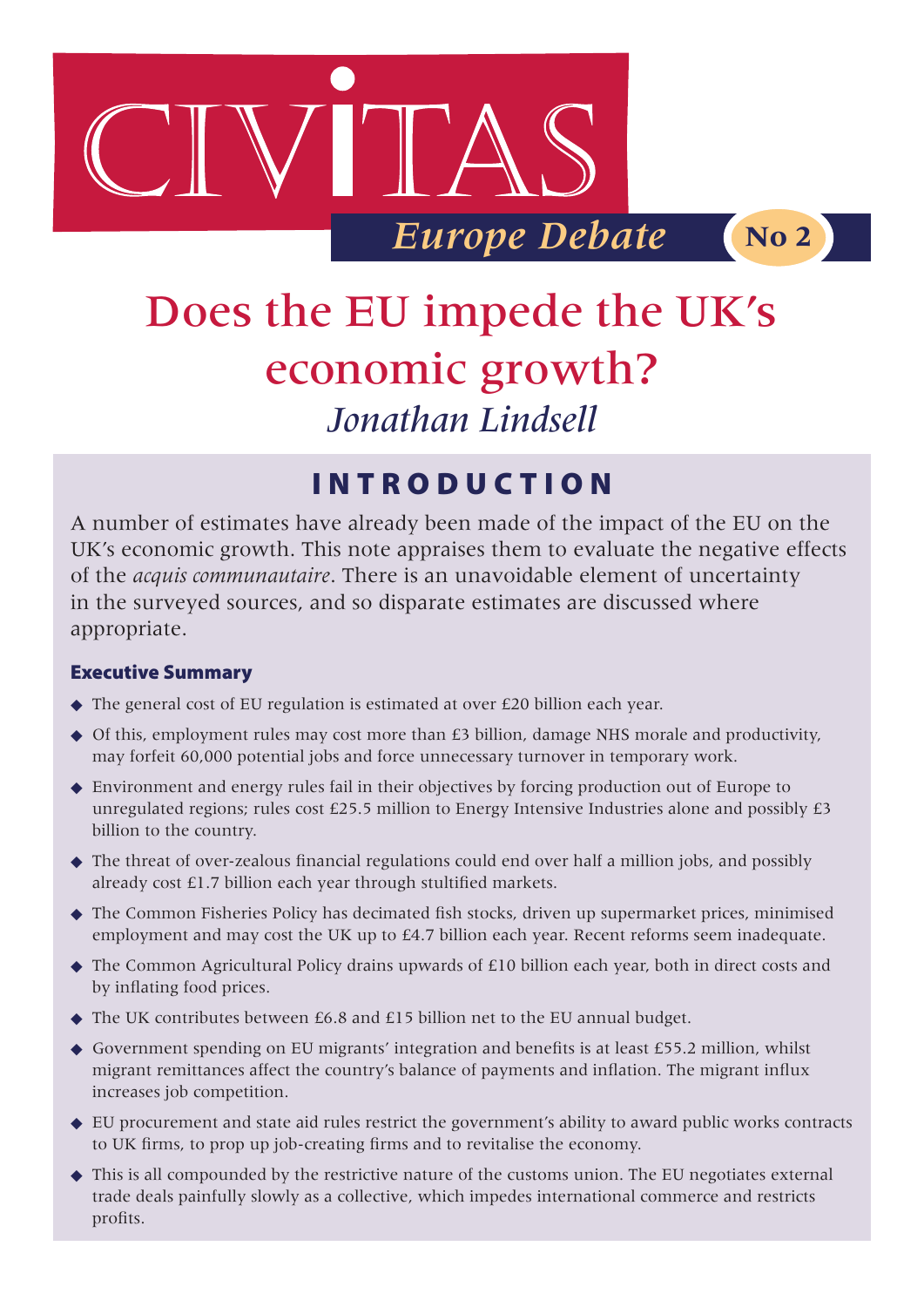

#### Table of Contents

| <b>Introduction</b>                               | p.1  |
|---------------------------------------------------|------|
| <b>Executive Summary</b>                          | p.1  |
| <b>Laws and Regulations</b>                       | p.2  |
| <b>Employment regulation</b>                      | p.3  |
| <b>Environment and energy rules</b>               | p.4  |
| <b>Banking regulation</b>                         | p.4  |
| <b>Common Fisheries Policy</b>                    | p.5  |
| <b>Common Agricultural Policy</b>                 | p.6  |
| <b>Direct Cost</b>                                | p.6  |
| <b>Qualitative Analysis</b>                       | p.7  |
| <b>Migration</b>                                  | p.7  |
| <b>Procurement</b>                                | p.8  |
| <b>State Aid</b>                                  | p.8  |
| <b>External tariffs and Free Trade Agreements</b> | p.8  |
| <b>Conclusion</b>                                 | p.9  |
| <b>EU Benefits</b>                                | p.9  |
| <b>Net Costs</b>                                  | p.10 |
| <b>Notes</b>                                      | p.10 |
|                                                   |      |

#### **Laws and Regulations**

The percentage of a member states' regulations arising from Brussels is considerable and famously harmful. Following German MEP Jorgo Chatzimarkakis' 85% claim,<sup>1</sup> debate was sparked in Parliament leading Lord Malloch-Brown, then Minister for the Foreign and Commonwealth Office (FCO), to suggest that "around half of all UK legislation with an impact on business, charities and the voluntary sector" comes from Brussels.<sup>2</sup> On the other hand, the British Chambers of Commerce argued that regulation numbers were falling, from 30% in 2007/8 to 20% in 2009, with a net impact of only £1.9 million.3

Much confusion arises from differing definitions of 'laws' and 'regulations', particularly regarding Primary Legislation, Statutory Instruments and EU Regulations, and whether all laws or only specific sectors are under investigation. In answering a Parliamentary Question, Lord Triesman, then Parliamentary Under-Secretary of the FCO, claimed:

*"Based on the analysis of regulatory impact assessments carried out on EU and domestic legislation, we estimate that around half of all UK legislation with an impact on business, charities or the voluntary sector emanates from the EU."*<sup>4</sup>

This figure's focus on economics alone explains why it does not wholly tally with a study by the Library of the House of Commons, which calculated that:

*"From 1997 to 2009, 6.8% of primary legislation (Statutes) and 14.1% of secondary legislation (Statutory Instruments) had a role in implementing EU obligations, although the degree of involvement varied from passing reference to explicit implementation. Estimates of the proportion of national laws based on EU laws in other EU Member States vary widely, ranging from around 6% to 84%."* <sup>5</sup>

Caution is required in determining the relative impact of this phenomenon in several respects:

- **1.** Whether the UK would have enacted similar (or identical) legislation on its own.
- **2.** Whether the UK has 'gold-plated' an EU directive, or legislated pre-emptively.<sup>6</sup>
- **3.** Whether the legislation is necessarily bad for the economy, and to what extent.

Open Europe's latest study of regulation, *Still Out of Control?* makes a detailed comparison of EU and home grown regulation, concluding that the adaptability and attention to detail in domestic legislation makes it superior – the cost/benefit ratio is £1.00 : £1.03 for EU legislation, but £1.00 : £2.35 for UK legislation.<sup>7</sup> The authors cautiously deny both substantial gold-plating,<sup>8</sup> and the idea that Britain would have similar 'bad' rules anyway, again on the premise that home grown legislation is 2.3 times more effective.9 Moreover, they highlight examples of the Commission berating the United Kingdom for *under-implementation* on employment and discrimination issues.10 A recent announcement from Michael Fallon MP, Business and Enterprise Minister, suggests a conscious end to gold-plating and an attempt to roll back historic 'red tape'.<sup>11</sup>

Overall, Open Europe's figures (based on government Impact Assessments) suggest EU regulation cost the country £19.35 billion in 2009,<sup>12</sup> an improvement on their estimation of £28.7 billion the year before.13 However, Professor Tim Congdon (IEA/UKIP) concludes regulation constrained the economy by 5% of GDP, roughly £75 billion per annum for 2012.<sup>14</sup> This figure is supported by an earlier UKIP study produced by Gerard Batten MEP in 2010, which decided on £48.7 billion per annum.15 Congdon's figures initially seem anomalous, but his method backs them up, as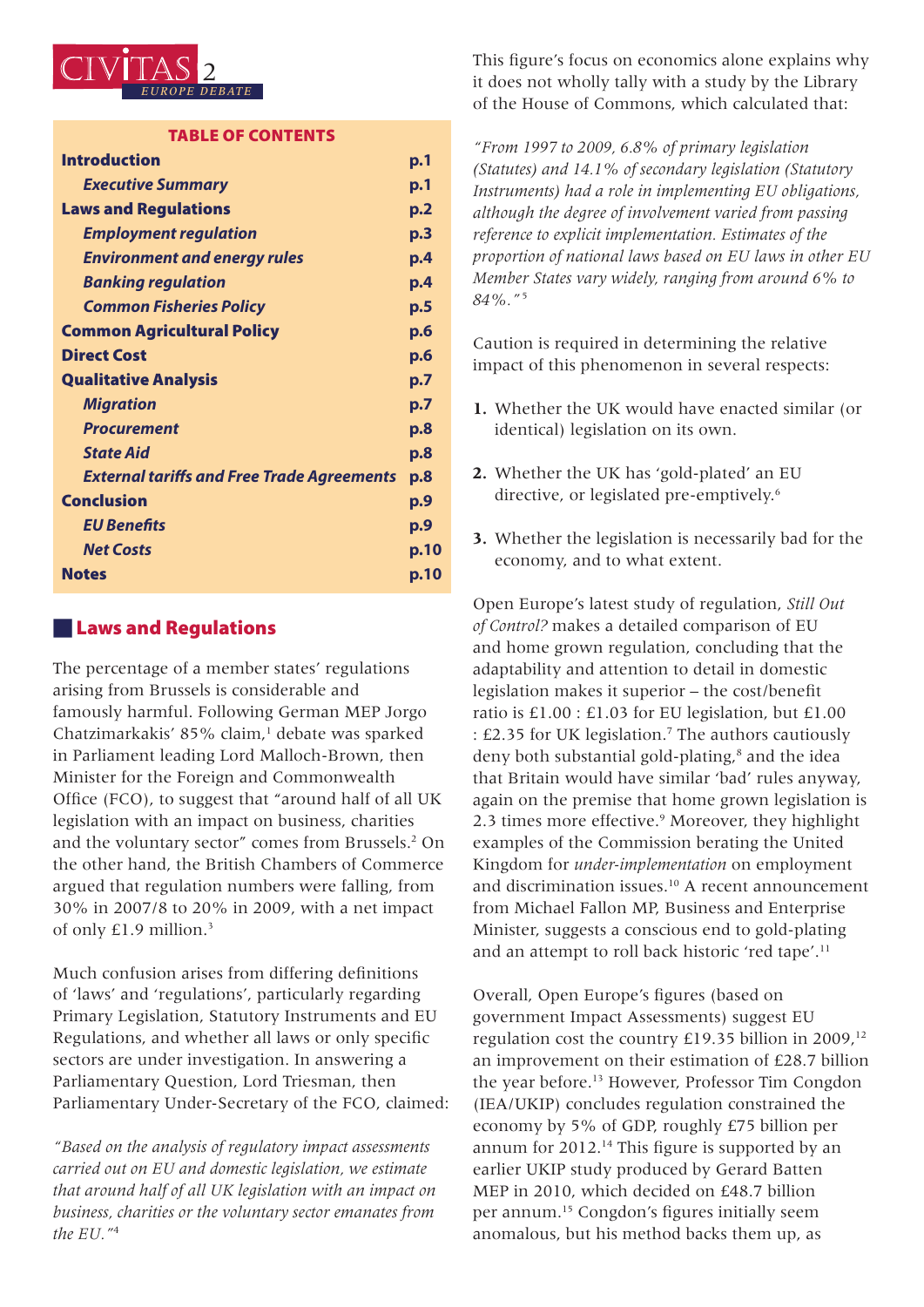he investigates the specific effects of particularly damaging legislation and quantifies their impact (below) rather than relying on government predictions. This approach is more satisfying than that of popular 'Europhile blogger' J Clive Matthews ('Nosemonkey's EUtopia') which claims that the volume and complexity of regulation is such that accurate investigation is impossible.<sup>16</sup>

Notably, several prominent pro-European politicians have estimated EU regulation costs at similar levels.

Lord Mandelson suggested a figure of 4% of GDP in his 2004 address to the Confederation of British Industry.17 In the same year Gerrit Zalm, who was both Vice Prime Minister and the longest-serving Finance Minister in Dutch history, gave the same 4% figure for the burden to the Netherlands specifically.18 In 2006 Gunther Verheugen , European Commissioner for Industry & Enterprise, stated that the average cost for member states was 5.5% of GDP, which he revised down to 3.5% in 2007.19 Gerard Batten's calculations

use this lower 'Commission' figure. Since Congdon's highest estimate is lower than the Commission's highest, it cannot readily be dismissed.

#### *Employment regulation*

This includes the Working Time Directive (2003/88/ EC), the Temporary and Agency Workers Directive (2008/104/EC) and numerous other rules relating to employee rights and non-discrimination. Whilst well-meaning in theory, the rules with the aim of protecting workers often have negative consequences due to inflexibility.

EU Fresh Start, whose most prominent members include Dominic Raab MP, Andrea Leadsom MP, Chris Heaton-Harris MP & former MEP, George Eustice MP and John Longworth, Director General of the BCC, produced a 'manifesto' examining myriad regulations, highlighting the particular impact of the Working Time Directive, which they calculate costs over £2.6 billion per year. Moreover, their research suggests the Temporary Agency Workers Directive costs 'nearly £2 billion a year',<sup>20</sup> and Open Europe estimates social and employment restrictions forfeit 60,000 potential jobs.<sup>21</sup> However they argue that some regulation is necessary, so they suggest that UK legislation would save £4.3 billion, not the  $£4.6$  billion we might expect.<sup>22</sup>

"It is quite possible to oppose the dangerous Working Time Directive without undermining the 48-hour week or wider employment protection."



Open Europe estimates that EU labour market laws account for 22% of total regulation costs, or £38.9 billion from 1998-2010.<sup>23</sup> They refrain from producing an annual figure, given the high oneoff implementation costs of new directives or ECJ rulings. Batten adjusts for these anomalies and argues that the 1999 Working Time regulations cost the country £3.49 billion in 2009 and £3.52 billion

> in 2010, with latter amendments and rulings adding a further £300 million.<sup>24</sup>

The severity of Temporary Agency Workers Regulations (2008/104/EC) was illustrated by a 2011 study by law firm Allen & Overy. They surveyed the HR departments of 200 medium and large UK businesses, discovering that 33% would terminate temporary workers' roles before they reached the 12 week qualifying period, purely to prevent the increased costs of equal treatment.25 The specific economic

implications of such drastic admissions presumably contribute to unemployment, under-employment and inefficiency, since temporary workers typically take several weeks to train.

The WTD has an even more extreme impact on hospitals. According to a report from the Royal College of Physicians, the WTD causes problems across hospitals including poor training for junior doctors, junior doctors working unsupervised, consultants having to cancel appointments at short notice due to statutory rest periods, and very low consultant cover in evenings and on weekends.26 The number of work-days lost through cancelled appointments and unnecessarily-prolonged illnesses might reasonably be noted as significant, if not worrying.

The media typically lumps Euroscepticism along with market fundamentalism, and portrays any disagreement with EU employment rules as a desire to fire with impunity. In fact, a rational appraisal of the effects such laws are currently having on temporary employees and the NHS suggests that, again, EU laws are simply too inflexible. It is quite possible to oppose this dangerous waste without undermining the 48-hour week or wider employment protection.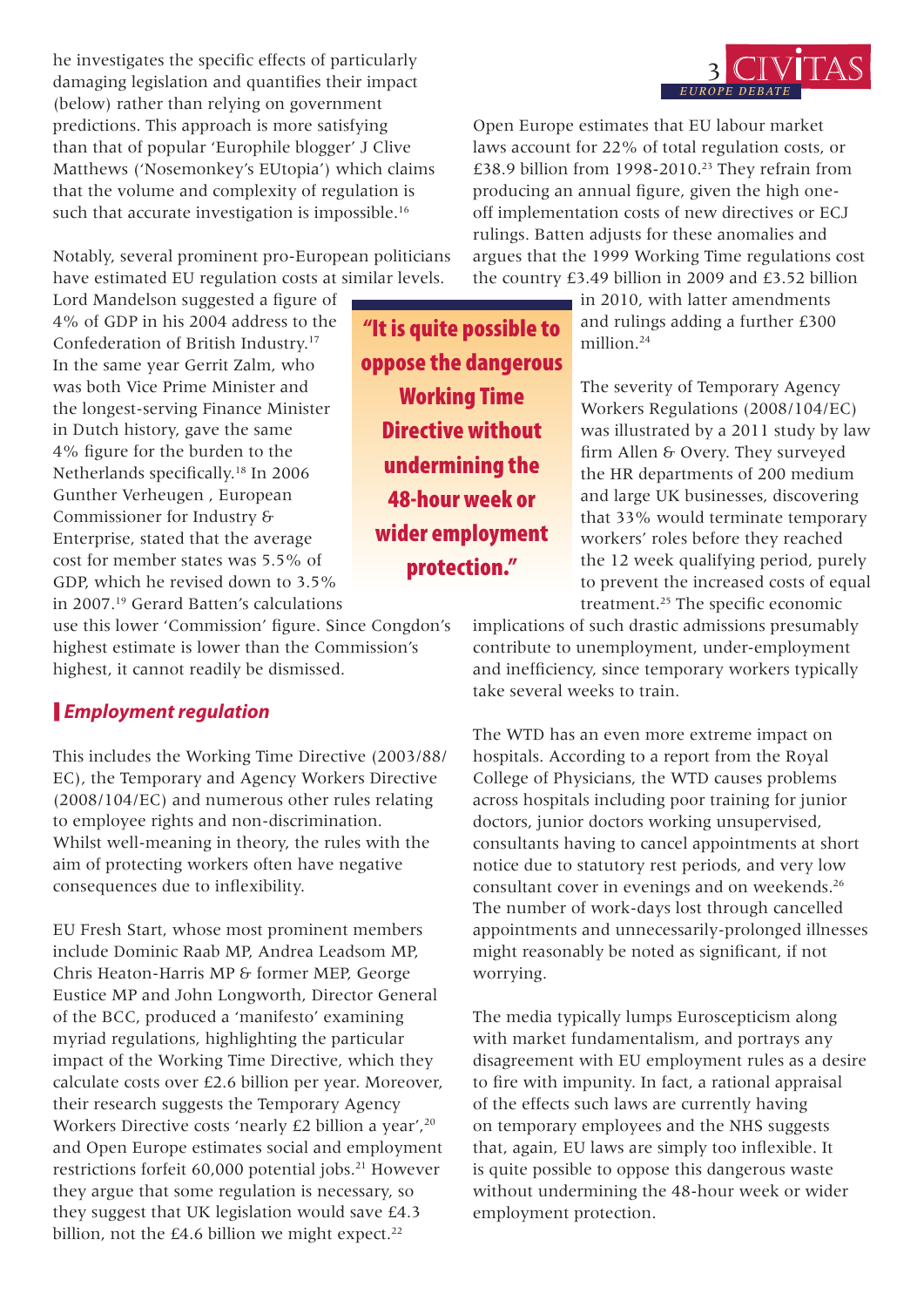

#### *Environment and energy rules*

18% of regulation costs relate to compliance with energy or environmental standards according to Open Europe.27 Batten/Open Europe figures suggest that in 2009, the Water Environment Regulations (2003) cost £626 million, whilst the Climate Change Act (2008) & The Carbon Budgets Order (2009) had a combined cost of £3 billion.<sup>28</sup>

Tim Congdon emphasises the impact of environmental legislation, especially that which affects electricity generation and chemical production, a major UK industry. The 2001 Large Combustion Plant Directive, the 2003 Bio Fuel Directive and 2009 Renewables Directive are his main culprits, which drive electricity prices up and consequently stultify production, driving away multinationals.29 This thinking is supported by Kaveh Pourvand's research into carbon-reduction targets, which shows both that EU targets for 'Energy Intensive Industries' (EIIs) fail in their environmental aims, and that they will cost EIIs some €29,288,000 (€64,559,000 in extremis) in 2013.30 The industries' annual turnover is roughly €1 billion, a threat of 2.9% – 6.5% represents a very substantial figure which may well deter investors or even cause outsourcing.

The Centre for European Reform, a broadly pro-EU think-tank, is similarly critical. Stephen Tindale shows that UK/EU environmental regulation simply drives 'dirty' industries to unregulated countries, where their impact is usually worse than it would have been if left alone.<sup>31</sup> Thus the regulation fails its own 'green' targets and threatens domestic growth.

## *Banking regulation*

PricewaterhouseCoopers research shows the UK's financial sector is vital to the economy, both for million jobs it maintains, the proportion of GDP it represents and the tax receipts it posts.32 Both EU Fresh Start and Open Europe conducted specific studies into the EU's role in banking regulation. From the 1980s the EU generally legislated in line with City interests and no outstanding regulation is holding back the economy at present.

However, the global recession and the role of banking within it has changed the EU's attitude, and up to 49 pieces of financial services regulation,

"have been either adopted but not implemented, proposed but not yet adopted, or are currently being discussed without a formal proposal".<sup>33</sup>

Threatening moves include an EU-wide Financial Transaction Tax ('Tobin Tax/FTT') and the European Central Bank's plans to force all clearing houses trading Euros to be based within the Eurozone. The European Commission's own 'Impact Assessment' estimates that an FTT would result in job losses of 478,000 – 812,000 as a result of the 'cascading effect' as the tax makes business capital more expensive. The 1,200-page study does consider the possibility of 'relocation', i.e. banks moving their operations to countries without the tax, but fails to quantify what would presumably be a disaster for UK employment, GDP and tax revenue.<sup>34</sup> The Commission are well aware of this, having studied the effects of the 1980/90s financial tax in Sweden, which drove over 50% of all trades to London and reduced bond and futures trading volume by 85% and 98%.35

These plans would disproportionately affect London and the UK economy, and are difficult to block thanks to new Council arrangements which see the potential for the Eurozone bloc to force through QMV votes. Moreover, Commission plans for rulesbased regulation clash with the recommendations of the UK's Vickers Commission, which aimed at a more supervisory and adaptable model endorsed by the Bank of England.

These moves, although they do not obviously impede growth, may well be a factor dissuading banks from expanding their UK operations or choosing to favour Eurozone cities. It is unclear whether Britain leaving the Union would help matters – no precedent suggests whether Europe would be able to impose rules on London from the outside.

Such fears are reflected in an International Regulatory Strategy Group report into the future of the ECB and fiscal compact, which highlights concerns over a lack of flexibility, the UK's exclusion from decisions, and the non-democratic decision making process.<sup>36</sup> After the Prime Minister's veto, such developments only indirectly affect the UK, but remain concerning given Britain's major trading interests within Europe. CER's Philip Whyte agrees that the Financial Transaction Tax and pipeline regulations are threatening, both to Britain and to EU stability, and discusses various methods of increasing safeguards.37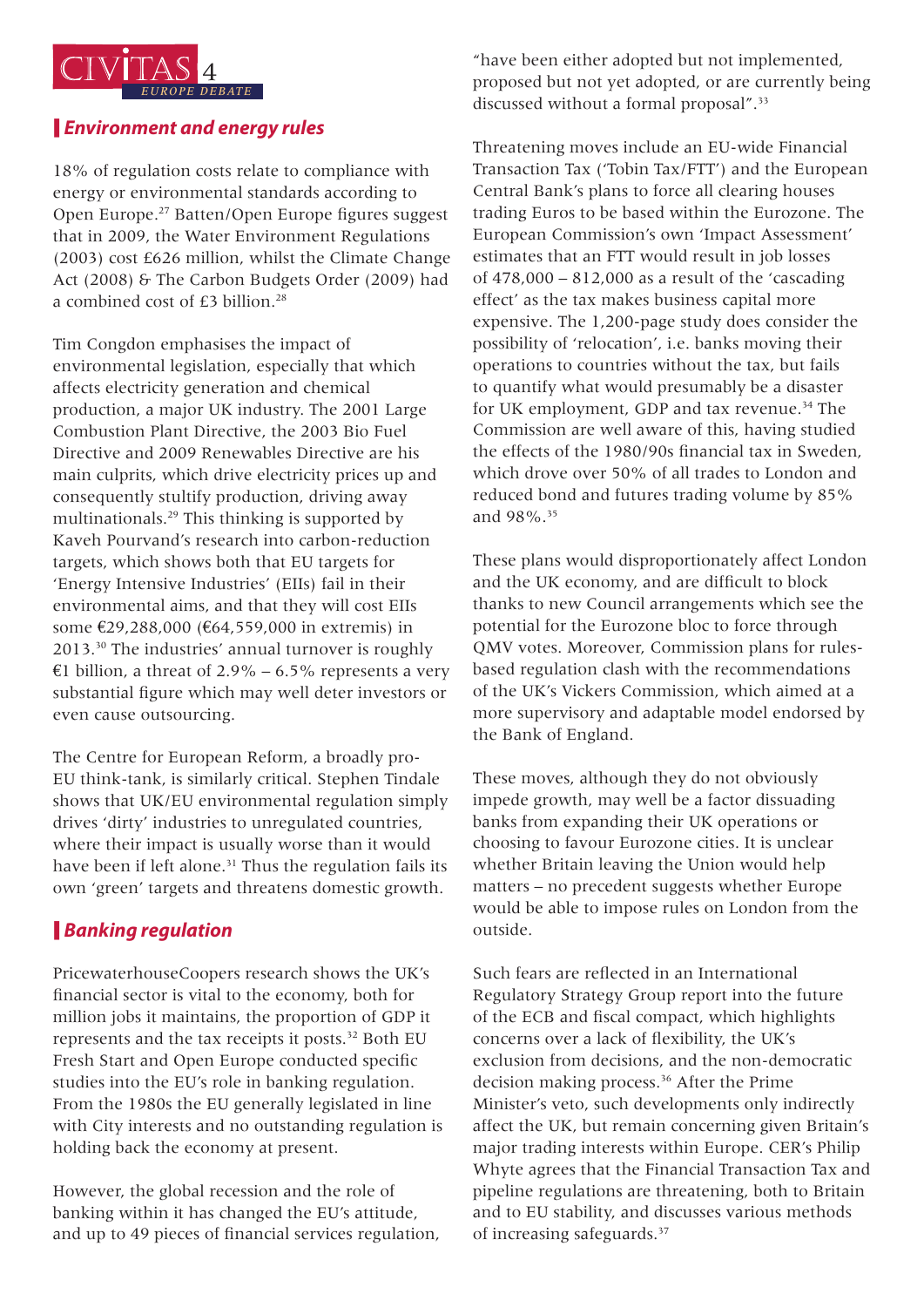Congdon, however, believes that the EU is *currently* impeding the financial sector because under Lisbon the sector's regulation is now a Council competence. It will not be British institutions enforcing new legislation but the European Banking Association, European Insurance and Occupational Pensions Authority, and the European Securities and Markets Association. He emphasises that this augmented threat has already halted growth, meaning a loss of £1.7 billion per year and rising.<sup>38</sup>



virtual suspension of fishing of four to ten years will replenish stocks!43

Dr Lee Rotherham, a TaxPayers' Alliance economist, argues that the loss of access to home waters under the '200 nautical mile' principle cost the UK £2.11 billion per year,<sup>44</sup> and arrived at a total annual cost

*Still Out of Control?* estimates that current EU financial regulations account for 5% of the total regulation costs the UK faced from 1998- 2009, or £8.3 billion.<sup>39</sup> This could apparently face a hike in the near future, as the CBI (Confederation for British Industry)'s independentlycommissioned study concludes,

"Proposed EU pension changes would force £350 billion ( $€440$  billion) of extra costs on UK businesses, hit long-term growth by a potential 2.5% GDP, slash 180,000 jobs and cut the value of pensions".40

On 28 February 2013, Ireland's Finance Minister Michael Noonan used the EU Presidency to forge agreement over a limit on banking bonuses as part of the Third Basel Accord. The rules will cap bonuses at 100% of annual salary, or double that with shareholders' explicit permission. Other measures include stronger 'Tier One' bank holdings, which would cushion banks from future shocks. The Treasury and government have opposed this development, not only for the reasons above, but also simply because they do not believe Brussels should have competence over banking. The measures are yet to pass the Council or the European Parliament, but are expected to, thanks to  $QMV<sub>41</sub>$ 

#### *Common Fisheries Policy*

The fisheries policy arguably holds back the economy in numerous ways – promoting overfishing, allowing other nations to fish UK waters, artificially increasing fish prices and wasting tonnes of viable stock through quotaimposed dumping. In their study of the fisheries policy, Greenpeace allege that 70% of fish stocks are currently overfished, whilst the BBC puts it at 75%.<sup>42</sup> The new economics foundation ('nef' – a broadly left-leaning think-tank) argues that the CFP has devastated the seas so profoundly that only a

"Wine lakes and butter mountains are back. Our food prices are 17% higher than they should be."

of  $£2.8$  billion.<sup>45</sup> This claim appears to be corroborated as the Fisherman's Association Ltd estimate that the CFP costs Scotland alone £706 million annually. Unlike Rotherham, FAL's analysis did not provide costings for job losses onshore, or for broader taxpayer and societal losses.<sup>46</sup> Similarly, nef claim UK fishermen have discarded £1 billion worth of

cod alone in the last 50 years, and that loss forfeited 711 jobs.47

UKIP's section on fisheries assumes that, outside the EU, the UK would be able to catch and sell seafood equal to the total value which EU members currently catch in UK waters. This would mean a loss of £3.26 billion, although given the noted and protracted damage the CFP has wrought on Britain's fishing industry, it is unlikely the British fleet would be able to operate at such scope or efficiency immediately. To reach a total loss of £4.7 billion, Mr Batten adds the presumed extra cost of importing fish (rather than catching it) to the aforementioned figure.<sup>48</sup>

Early in 2013, the Council and European Parliament, passed Commission CFP reforms.<sup>49</sup> but even "EU Fisheries Commissioner Maria Damanaki says the ministers' deal is weaker than the Commission wanted".50 The process received criticism for ignoring scientific advice and for partial exemptions to France, Portugal and Spain, and for repeated failures to codify the new, low quotas in law, meaning that overfishing can continue to thwart stock recovery.

The reforms include new measures to halt 'dumping' but there is no agreement on reform to Total Allowable Catches (TACs), meaning there is a chance fishermen will simply land immature fish or untargeted species. The world's largest marine environmental group, Oceana, worries the plan "doesn't establish any mechanisms to deal with landed by-catch".<sup>51</sup> Policing and reducing dumping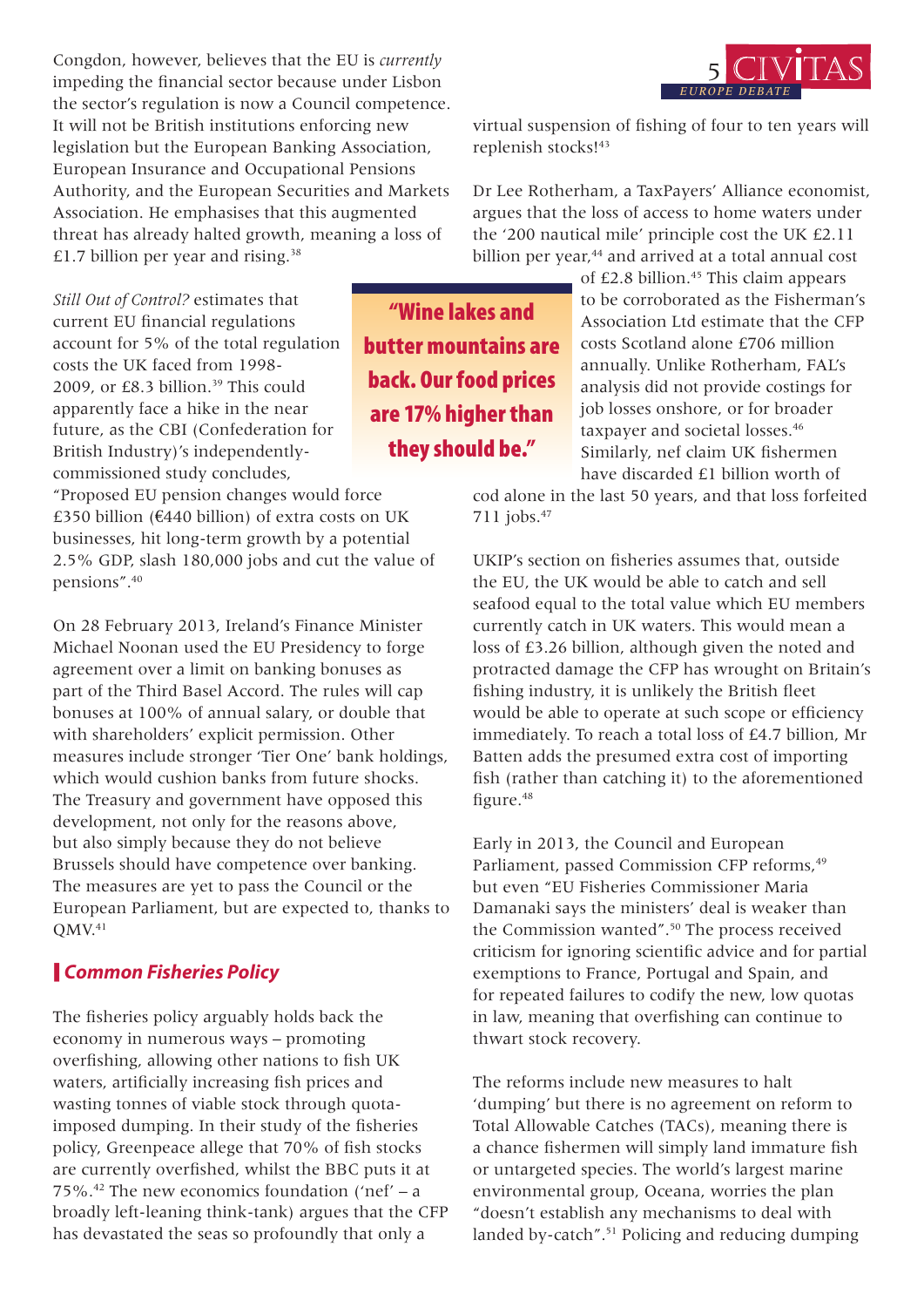

would also require huge technological investment across the whole European fleet (for 'smart nets' and 'spy-in-the-wheelhouse cameras'), some £11,000 per boat plus £300 annually.52

#### **Common Agricultural Policy**

The Common Agricultural Policy rightly receives opprobrium for its direct cost, questionable purpose and suspect efficacy. Beyond this, its existence impedes economic growth by inflating food prices and enforcing bureaucracy such as food labelling requirements and agricultural regulations. Open Europe estimates 3% of regulation costs impact farming, reaching a total of £8.5 billion from 1998- 2010.53

Dr Rotherham studied CAP specifically, discovering that wine lakes and butter-mountains are back. He concludes that CAP costs the UK £10.3 billion per year, of which £4.7 billion is the UK's share of CAP budget, meaning indirect costs come to £5.6 billion per year.54 Rotherham discusses a 13 May 2008 leak from then-Chancellor Alastair Darling, who stated that CAP artificially inflates food prices, costing EU consumers £34 billion in 2006.<sup>55</sup>

Likewise, the Institute of Economic Affairs argues that our food prices are on average 17% higher than they would otherwise be, based on New Zealander and Australian statistics from the OECD and World Bank.<sup>56</sup> Dr Rotherham shows a lower

inflation estimate ranging from 4.2% to 13.9% from 1970-2004 (adjusting for real inflation).<sup>57</sup> This translates into a £5.3 billion loss.<sup>58</sup> On the other hand, Open Europe estimate that agricultural prices were inflated by €3.67 billion in the UK in 2008,<sup>59</sup> and Bruges Group quote a figure of 23% inflation based on Consumer Nominal Assistance Coefficient (CNAC) statistics.<sup>60</sup>

Batten uses Ian Milne's estimates to project a range of CAP costs. Depending on whether CAP causes food prices to set back the economy by 1.2% of GDP or 1.7%, the cumulative effects result in a 2008 figure between £17.35 billion and £24.58 billion.<sup>61</sup> Meanwhile Tim Congdon argues that CAP causes resource misallocation equal to 0.5% of GDP and cites Minford et al's 2005 study of EU Protectionism

to argue that CAP-like schemes cost the UK a total of 3.25% GDP.<sup>62</sup> or £48.75 billion in 2012.

#### **Direct Cost (savings and redirection** potential)

Although the UK does receive some money from the EU in terms of structural funds, regional support, SFP and so on, it is by far a net contributor to the EU budget, even after the rebate. Moreover, the rebate's structure dissuades the government from applying for loans and other funds to which it is entitled. In any case, such funding is usually illspent and poorly targeted, so would almost certainly be more effective if 'left' with the UK to spend itself, rather than taken and returned with certain Commission strings attached.

- TaxPayers' Alliance calculated a direct net cost of £8.3 billion for 2010-11 and forecasted £10.3 billion for 2014-15.63
- ◆ Batten believed Britain's annual contribution to the EU Budget for 2010 was £15.247 billion gross or £6.883 billion net.<sup>64</sup>
- ◆ Dr Congdon calculates that this figure is 1% of GDP, i.e. £15 billion net for 2012.<sup>65</sup>
- ◆ CER gives a net figure of £7.4 billion in 2011-12.66

Batten adds certain hidden costs: *"It is known that amounts of monies additional to the budget contributions are paid to the EU to fund EU and EU related projects, e.g. the Galileo Satellite System etc. An estimate for* 

> *these amounts was arrived at using the discrepancies between the published UK Government current account balance with the EU institutions and the official transactions with EU institutions. In 2008 we estimated the discrepancy as £3 billion per annum. The current discrepancies are estimated at an average of £3.258 billion per annum."*<sup>67</sup>

By Arthur Laffer's economic principles, the huge and unnecessary

taxation entailed in the government paying these direct costs has a deleterious impact on the nation's growth. This is compounded when, as a net contributor, the funds raised are not spent on the UK, so fail to conform to basic Smithian promotion of infrastructure and retrenchment. The benefits of improving trade with Eastern Europe are comparatively negligible at present.

"The huge and unnecessary taxation for direct EU costs has a deleterious impact on the nation's growth."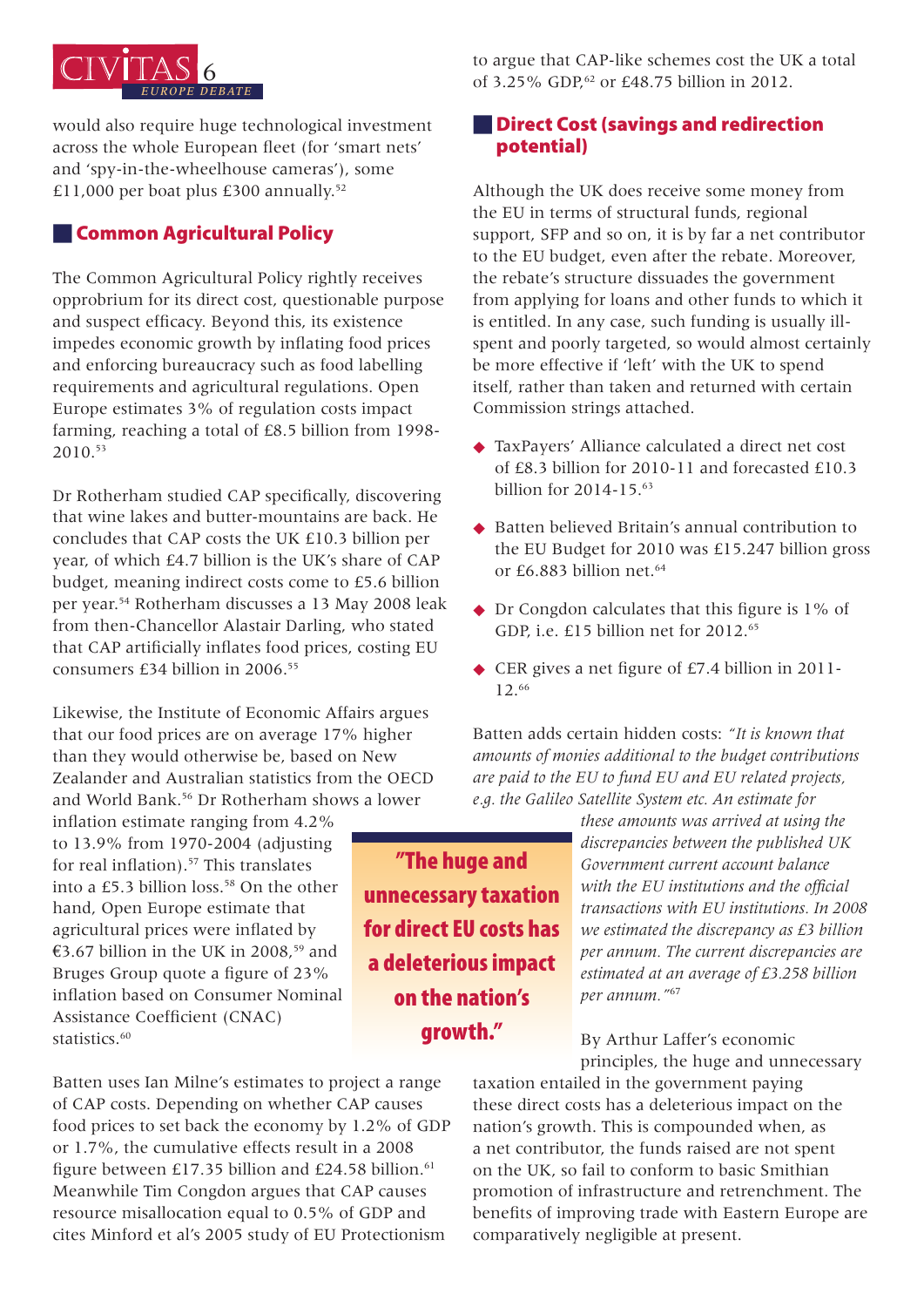#### **N**Qualitative Analysis

#### *Migration*

Even if we take the considerable leap of faith involved in trusting Home Office statistics, the net economic consequences of EU migration are almost impossible to calculate. Most available studies fail to make distinct conclusions. We can only learn about specific problems, for example how restricting employment rights leads a higher percentage of asylum seekers and low skilled migrants to turn to the sex trade,<sup>68</sup> or how "EUA8 migrants, especially males, are far more likely to claim child benefit and tax credits, even if their children do not actually reside with them in the UK".69

On the specific issue of migrant benefits, Treasury statistics show, "(on) 31 December 2012, there were 24,082 ongoing child benefit awards under EC Regulation 883/2004 in respect of 40,171 children living in another member state and 4,011 ongoing child tax credit awards under the regulation in respect of 6,838 children living in another member state".70 Using these figures, MigrationWatch UK calculate non-domicile child benefit payments cost the taxpayer £36.6 million per year and child tax credit costs £18.6 million per year".71 Furthermore, Congdon estimates 110,000 EU migrants are currently receiving benefits in the UK. Assuming they receive two thirds of the average claim's value, they cost the country  $E2$  billion each year.<sup>72</sup>

EU Fresh Start's study shows a rough estimate of net EU immigration accounting for almost a third of total net immigration to the UK in 2010-11. They suggest that low-paid and low-skilled British and EUA8 migrant workers might be competing for a finite number of jobs, and that immigration can strain the transport system.73 Open Europe's immigration study conveys a similar message, noting that European migration accounted for 27% net immigration in 2010, a majority of which was from EUA8.74

The Office of National Statistics shows one in five workers in low-skilled occupations are non-UK born, mostly from EUA8.75 Similar figures lead Congdon to conclude that 135,000 'British' jobs have been lost, costing the country 0.25% to 0.5% GDP, or £3.75 to £7.5 billion in 2012, although this figure isn't entirely satisfying in methodological terms.76

It should be noted that immigrants do pay taxes

and interact with the local economy, rather than simply draining wages from British workers. As for 'benefits tourism' itself, the Economic and Social Research Council suggests that economic migrants who fail to get jobs quickly leave the country rather than lingering.<sup>77</sup> A survey of wage support mechanisms and social security provision in EU countries suggests that 'benefits tourists' should rationally choose Belgium or Scandinavia to maximise their income – this could be interpreted as proof that migrants come to Britain to work.78 Such an interpretation fails to account for the greater value of the English language, England's historic strength in migrant integration, the importance of already-established expatriate communities in destination countries, and of course that migrants do not have perfect knowledge and logic (in the philosophical sense).

A 2008 House of Lords committee examined immigrants' fiscal impact and showed a "Home Office study claimed that immigrants paid in £2.5 billion more than they consumed in Government services in the year 1999–2000…Immigrants paid in 10% more in taxes than they received in public services and benefits, compared to only a 5% 'surplus' for the UK-born population."79 The Select Committee concluded: "Immigration has very small impacts on GDP per capita, whether these impacts are positive or negative. This conclusion is in line with findings of studies of the economic impacts of immigration in other countries including the US."<sup>80</sup> The government of the time responded, claiming a net GDP per capita benefit, a tax surplus and no negative impact on employment.<sup>81</sup>

An issue arising from so large a migrant population is remittances. Newcomers sending their earnings out of the country has multiple consequences – depressing low-skilled wages for both migrant and native workers,<sup>82</sup> lowering prices for consumers, affecting UK balance of payments levels and reducing inflation.83 World Bank remittance studies show that  $$3.4 - 3.7$  billion left the UK in 2009, \$3.44 billion in 2010 and \$3.25 billion in 2011.<sup>84</sup>

CER research suggests that Britain's position outside the Schengen area is warranted, that current Schengen efforts fail to stop illegal immigrants, and that Schengen provisions cause intra-EU tensions to flair. However ideas to reform and strengthen Schengen are worrying as they would allocate

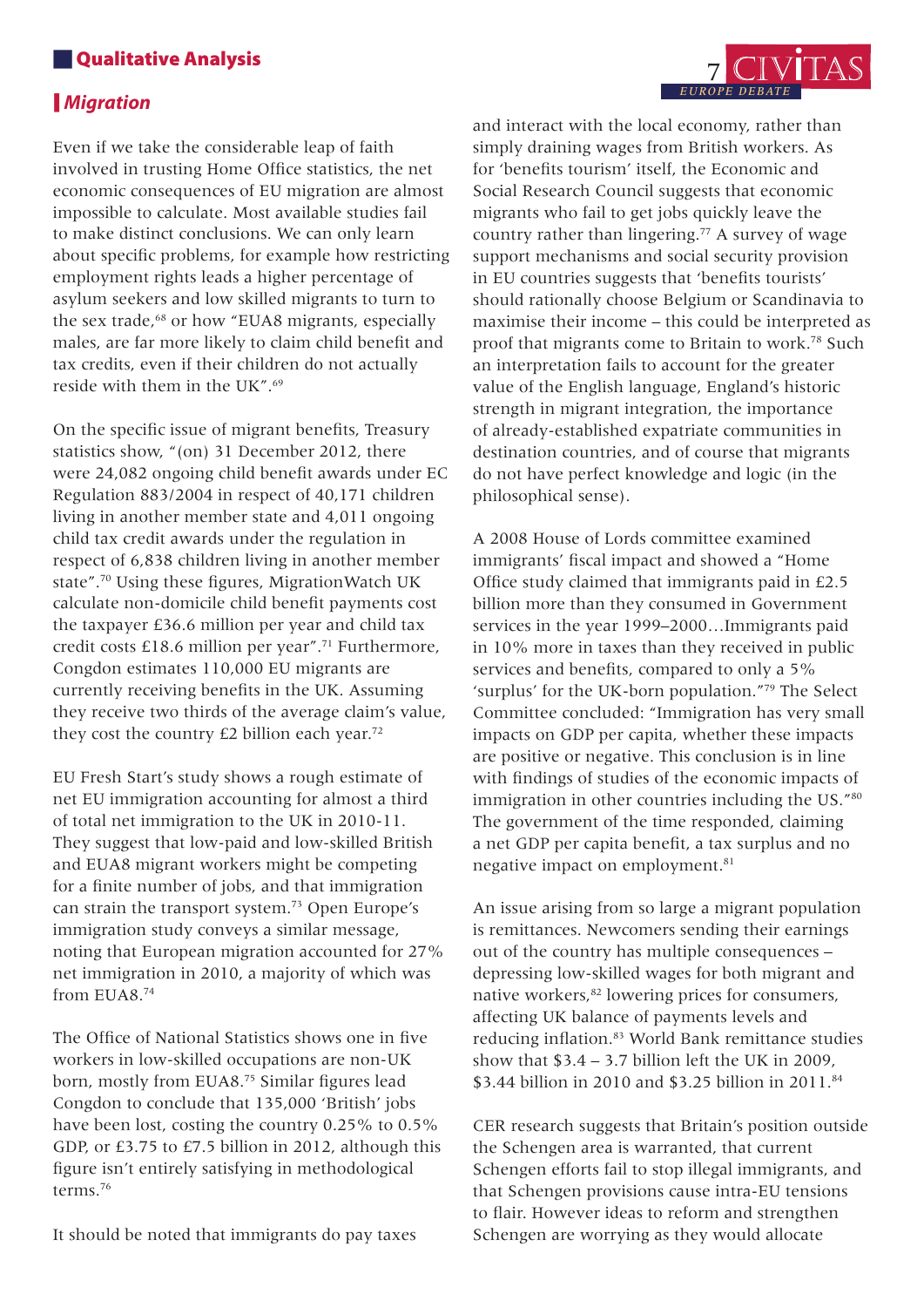

the EC more power to determine the emergencies in which border controls can be temporarily reintroduced.85

#### *Procurement*

Procurement accounts for up to 19% of member states' GDP and is therefore a sensitive topic.<sup>86</sup> EU competition rules seem to favour other countries, or to be flouted by them. The case of the Thameslink trains contract, which saw British firm Bombardier overlooked in favour of the German company Siemens, embodies this problem.

economic growth, meaning that nationalising the railway network (should the government ever want to) would be extremely difficult, if not illegal. In less extreme terms, it means the government cannot aid ailing firms with sums any more than €200,000 – something it may well need to do in the current crisis.

Rules allowing intervention are extremely complicated, and contain the highly subjective 'market economy investor principle', which allows state investment only where a private investor might reasonably act. Various examples of state intervention such as the French Chronopost, Télécom and lnstitut Français du Pétrole Énergies Nouvelles (IFP) all show that it is possible for the Commission to approve substantial funding.

An unpublished Civitas study into the consequences of EU procurement rules suggests the Bombardier case is exceptional. The Commission's wording and ECJ rulings leave room for creative interpretations, especially with regard to 'warlike' and 'social' procurement, which allows the procuring government to influence bidding.

If Britain were to be acting as 'sticklers for the rules' and losing contracts, when competing countries happily bend the rules, this would be damaging. However, whilst Britain is demonstrably good at following the rules and avoiding infringement proceedings compared to similar EU economies,<sup>87</sup> it would appear that Britain actually wins a high proportion of overseas procurement contracts and awards few UK contracts to overseas bidders directly.<sup>88</sup> Nevertheless the whole process is a great waste of time and resources, creating needless inefficiencies. This is especially that case for Britain, which has 'gold-plated' procurement, creating a 'self-inflicted wound'.

## *State Aid*

EU rules dictate that a state cannot use its 'resources in any form whatsoever which distorts or threatens to distort competition'.<sup>89</sup> There are few General Block Exemption Regulations (GBERs) such as "aid in favour of SMEs, research, innovation, regional development, training, employment of disabled and disadvantaged workers, risk capital and environmental protection."90

This arrangement is potentially limiting to UK

"The EU is too large, divided and unwieldy to close deals with the most important markets."

The UK spends a larger proportion than other Western EU states on GBERs, bypassing the need for EC approval. This focus on GBERs impedes the UK's ability to subsidise manufacturing as the government seems unwilling to risk prosecution, unlike Spain, Italy, Germany and France. Thus EC figures show that

since 2000, the UK only has 10 state aid cases under examination for infraction, whereas France has 426, Spain, 370 and Austria, 198.91

It is difficult to suggest that the British government is being prevented from intervening in the economy by EU rules when in many respects France, Germany and Italy carry out a far more active industrial policy.Indeed, since the report was written many of the headline EU-UK obstructions have been resolved, including 'superfast broadband' grants for rural areas, the creation of a 'Green Investment Bank' and a 25% tax relief for video games and animation producers.<sup>92</sup>

#### *External tariffs and slow Free Trade Agreement negotiation*

Whilst the pro-European lobby often trumpets the value of the EU's economic clout and Britain's extra weight within it, this benefit is severely limited. As a member state, Britain must maintain the Common External Tariff and cannot negotiate bilateral trade agreements with third parties; it can only participate in EU bilateral negotiations.

Prospective EU trade partners face not only the 'carrot' of free access to the single market, but the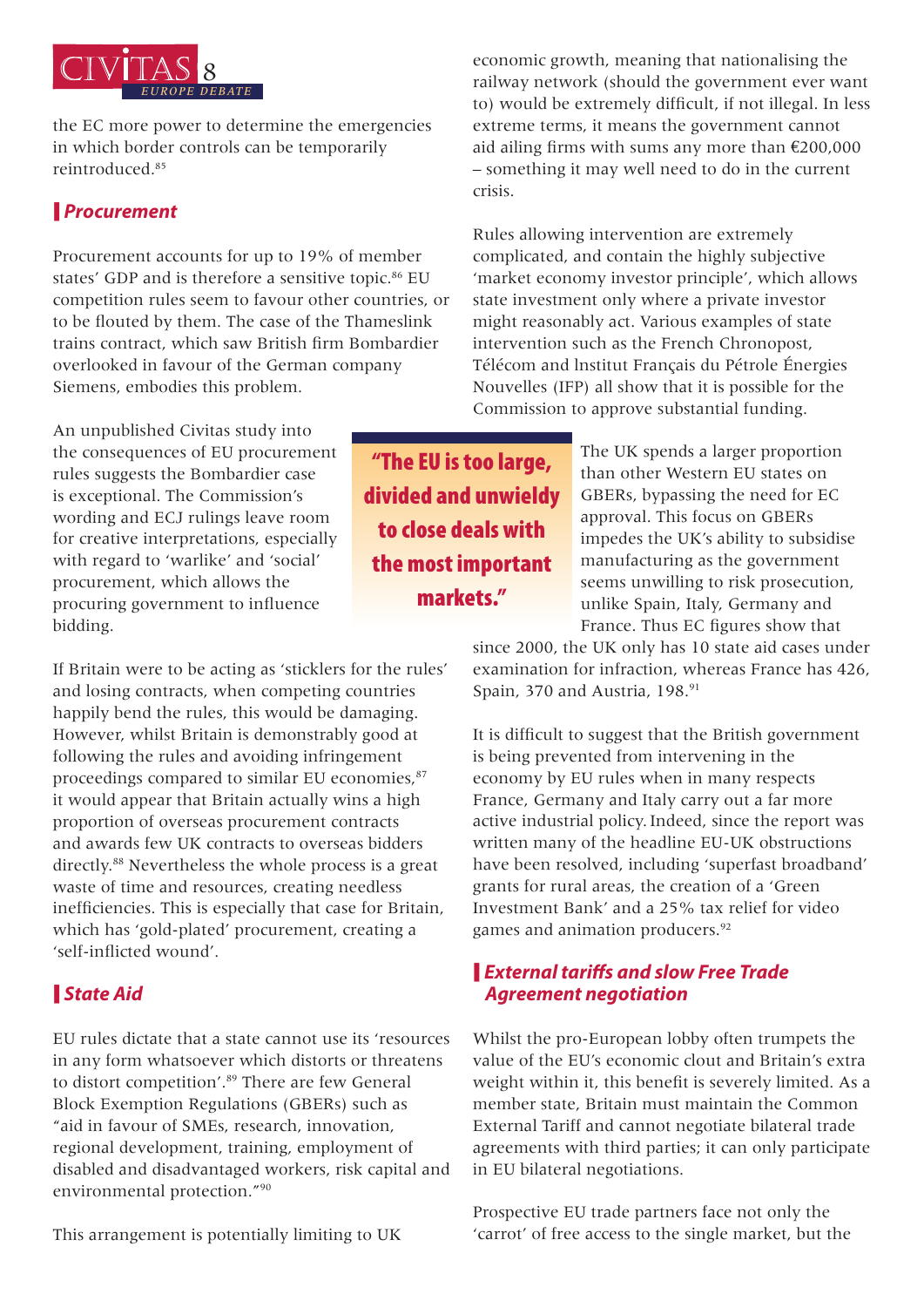'stick' of needing to undergo protracted negotiations with 27 different nations and the central authority, entailing numerous pockets of protectionism.

If the EU was truly an unambiguous champion of free trade, we might ask why there are not already Free Trade Agreements with America, China and India? Why wait until the depths of a global recession to begin negotiation?

The EU is too large, divided and unwieldy to close deals with the most important markets. Protectionism lingers, for example between France and Poland's agricultural sectors, and America's bread basket and automotive industry.<sup>93</sup>

New FTAs with Canada and South Korea are genuine successes in EU external relations.<sup>94</sup> but have taken years to achieve. Moreover, that Canada and South Korea could negotiate beneficial FTAs with a body so large as the EU undermines the 'economic clout' argument.

Indeed, Canada (GDP PPP \$1.40 tn) is a member of NAFTA, so it has free trade with the USA and Mexico. Canada also has FTAs with Israel, Jordan, Colombia, Chile, Costa Rica, Panama and EFTA, and is negotiating with China, India, Japan, Singapore and the Andean states.

South Korea (GDP PPP \$1.55 tn) likewise has agreements not only with the EU, but also the KORUS FTA with America and relations with EFTA and ASEAN, the South Asian economic/geopolitical organisation of Indonesia, Malaysia, the Philippines, Singapore, Thailand, Brunei, Burma-Myanmar, Cambodia, Laos & Vietnam, three of which are Goldman Sachs's 'Next Eleven'95 states.

Various other states have been able to gain preferential trade deals (PTDs, usually FTAs) with the EU, China or the USA:

Mexico (GDP PPP \$1.67 tn) with the EU, NAFTA and Japan

ASEAN (total GDP PPP \$1.80 tn) with China, Japan and India

Australia (GDP PPP \$0.92 tn) with the USA and ASEAN

South Africa (GDP PPP \$0.55 tn) with the EU and limited with America



Switzerland (GDP PPP \$0.35 tn) with the EU and China

New Zealand (GDP PPP \$0.12 tn) with China, ASEAN96

The supposition that the United Kingdom, with GDP PPP \$2.28 trillion, a member of the UN Security Council, third largest economy on the European continent and eighth largest in the world, would somehow lose its ability to form meaningful trading relationships is fanciful.

In fact it is more likely that, alone and flexible, the UK would be able to negotiate FTAs both more swiftly and more appropriately than as an EU member. Their value to the UK economy (and therefore the cost of the current Customs Union) is inestimable. Moreover, such FTAs could be structured to protect vulnerable sectors rather than being entirely 'open door'. Such an approach conforms to the opinions of Harvard economist Dani Rodrik, who argues that supranational institutions must be designed to respect the unique circumstances of individual nations rather than imposing an artificial rule-set.<sup>97</sup>

## **Conclusion**

# *EU Benefits*

It would be lopsided to present only the EU's costs. Successive governments have trumpeted the overall positive effect of membership, particularly in economics. Following the Prime Minister's announcement of a possible in-out referendum, Business Secretary Vincent Cable revived this argument with claims that the Single Market membership brings each household £1,100-3,300 per year and that over three million jobs depend on membership. These claims are examined and rebutted on Civitas' website, but for argument's sake they will be accepted here.<sup>98</sup> Based on census data from the same year, this would mean the EU's gross positive impact was between £28.96 billion and  $f86.89$  billion in 2011<sup>99</sup>

However, the exact same logic that demonstrates trade benefits from EU free trade must apply to all the markets the UK current isn't freely accessing because of the EU's bloated, unwieldy external tariff policy.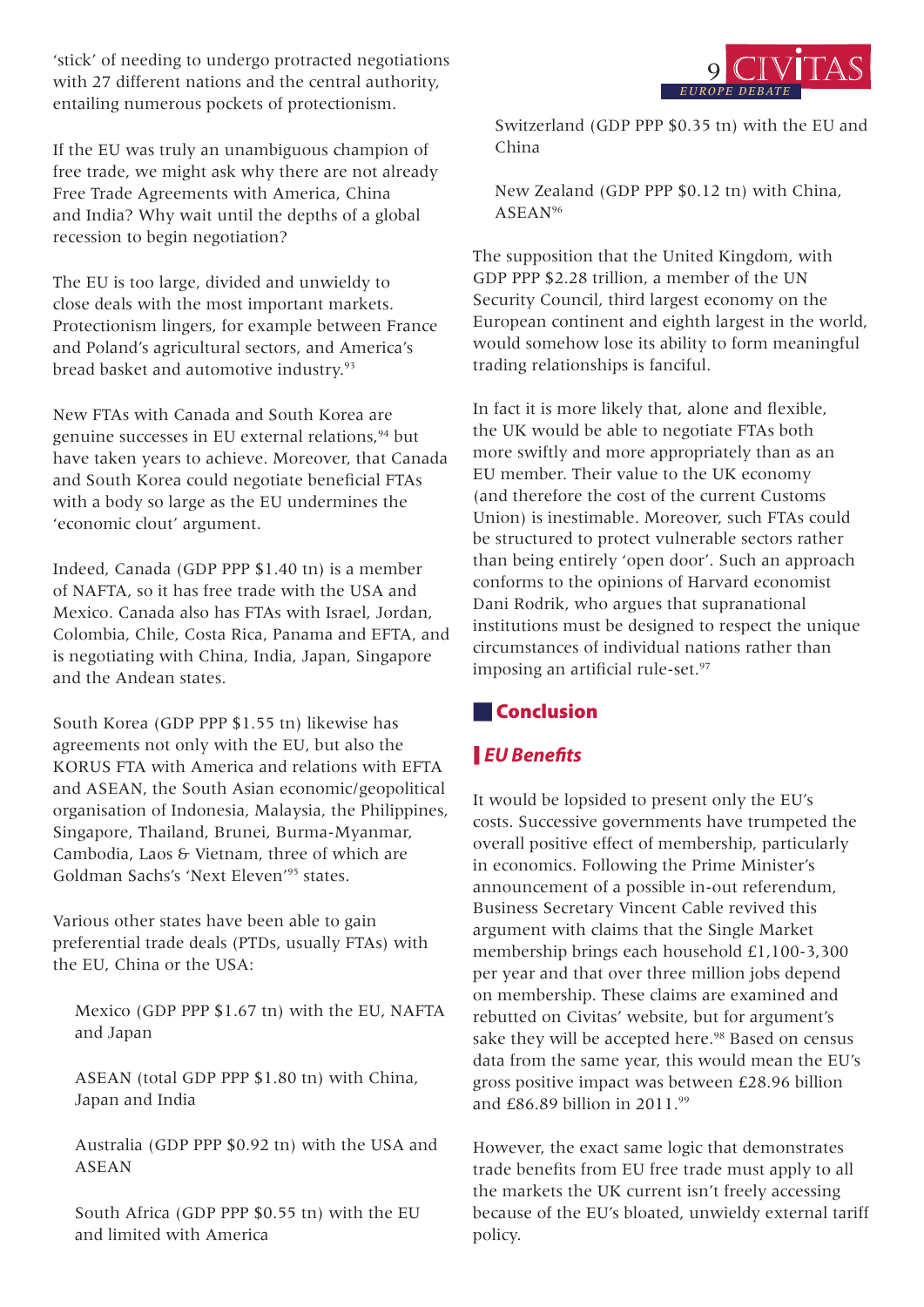

Moreover, the majority of Eurosceptics have no hatred for free trade itself, and envision either a weaker trade area such as EEA membership (similar to Norway and Iceland) or a negotiated series of bilateral treaties (following Switzerland). Given EU-26's huge trade surplus with the UK, Congdon claims that some form of mutually beneficial agreement "would almost certainly be available" if the UK left the Union, meaning that the aforementioned benefits would be preserved whilst the drawbacks recede.<sup>100</sup>

#### *Net Costs*

Neither Batten nor Congdon account for the global trade losses, but both conclude that the EU causes horrific net damage to the British economy. Batten's total, including direct and indirect costs, comes to £77 billion per annum.101 Congdon, whose figures we can ultimately assume represent the UKIP consensus, concludes that the EU has a negative 10% GDP or £150 billion impact each year.102 Using the lowest estimate for each section, and omitting elements that require more investigation, this paper suggests a minimum gross cost of £31 billion, which considerably outweighs Cable's economic positives

when we consider the added value of international free trade. Moreover, the EU's costs of course include issues of democratic deficit, criminal/legal confusion and threats to sovereignty.

We have seen that there is a distinct possibility that specific markets are especially hindered by EU membership, not least the fishing, food and financial industries. What is impossible to estimate is the cumulative impact of each individual sector's difficulties.

For example, in an alternate past without the EU, we might imagine a struggling fishing firm being given either state aid (from a government allowed to do so) or an emergency loan (from a City bank with the confidence and liquidity to lend), allowing the firm to recover and flourish. When back in profit, the fishing firm's success not only benefits the government/bank through paying off the loan, but also the treasury through greater tax receipts, the local economy through employment, and the wider food supply chain through adequate, stable, reasonably-priced supply. Of course, our fishing firm would probably never have struggled in the first place since the fishermen didn't have to throw half of their catch away and because the waters off Yarmouth were not horrendously overfished!

#### **Notes**

1 EUobserver, 14.04.2009. This figure almost certainly derives from the 84% claim of ex-President of Germany, Roman Herzog, made in 2007.

2 Lords Hansard, 28.04.2009

3 Worlds Apart – The EU and British Regulatory System, British Chambers of Commerce, Frances Chittenden and Tim Francis (May 2009), p.4

4 Lords Hansard, (14.11.2005)

5 *How much legislation comes from Europe?*, Commons Library Research Paper, Vaughne Miller (London, 2010), p.1

6 "Gold Plating" is the practice of adding additional regulatory burdens to an EU directive when legislating domestically.

7 *Still Out of Control?* Gaskell, Persson, Booth, (Open Europe 2010; hereafter SOOC), p.10 They discuss the relevant BIS figure, 1.85, on p.36, highlighting variables BIS fails to account for.

8 SOOC, p.13-14

9 Ibid, p.10, I did my own maths here as Open Europe's calculation produces an overly generous benefit/cost ratio of 2.5 10 Ibid, p.14

11 Government Press Release, 25/02/2013

12 SOOC, p.1 (Total cost of 2009 regulation, £32.8bn) X (Proportion of 2009 regulation cost blamed on EU, 59%)

13 *Out of Control?* Gaskell, Persson, Booth, (Open Europe, 2009), p.3

14 *How much does the European Union cost Britain?* Dr Tim Congdon, (UKIP, 2012), p.49

Congdon criticises SOOC's method and emphasises the severity of the Commission's threats to the City stultifying growth (pp.21-22), and the costs of renewable/environmental burdens (e.g. 1999 Landfill Directive, £1.1. billion according to local authorities). N.B., Congdon does knowingly pick the greatest of his 'possible GDP percentages' – he contemplates a cost as low as 2.5% GDP, or £37.5 billion.

15 *How much does the European Union cost Britain?* Gerard Batten MEP (2010), p.27

16 *Why the UK's "audit of EU law" is a waste of time*, J Clive Matthews, EUtopia (2012)

17 http://www.civitas.org.uk/blog/2004/11/mandelson\_ admits\_that\_eu\_regul.html , accessed 01/03/2013.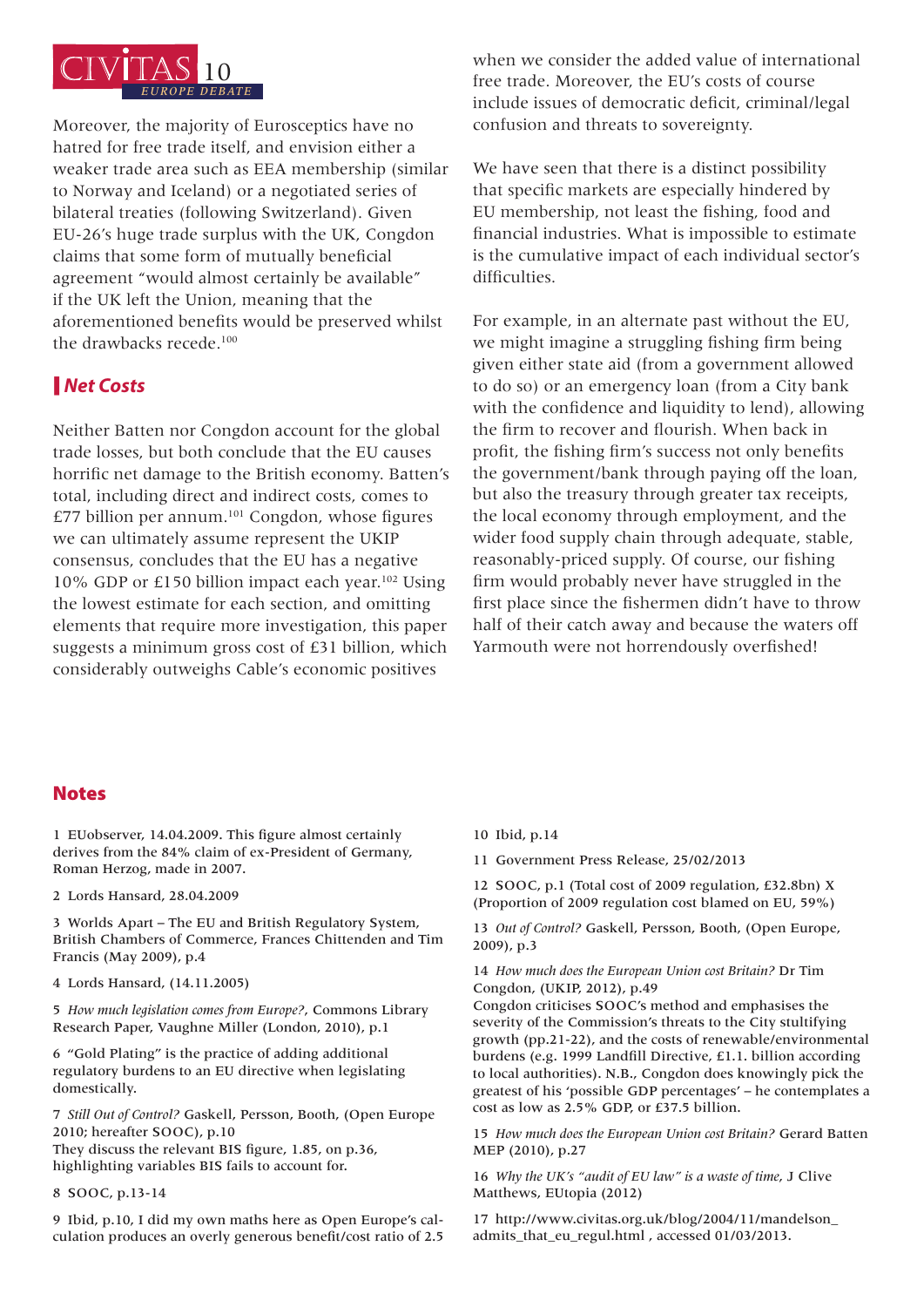18 The Bruges Group's rebuttal to a letter from European Minister, David Lidington MP, p.16

19 SOOC, p.37

20 EU Fresh Start, *Manifesto*, p.20

21 EU Fresh Start, *Social and Employment Law*, p.121, i.e. halving legislation could deliver 60,000 new jobs.

22 EU Fresh Start, Manifesto, p.20

23 SOOC, p.8

24 Batten, p.42

25 *Changes to Temporary Workers – An Employer's Guide*, Allen & Overy (2011), p.7

26 *Parliamentary briefing: Medical workforce: New Deal and European Working Time Directive*, Royal College of Physicians, July 2011

27 SOOC, p.8

28 Batten, p.42

29 Congdon, pp.17-18

30 *Are our carbon-reduction targets self-defeating?* Kaveh Pourvand (Civitas, London, 2012)

In pounds, £25.5 million, calculated using 21/02/2012 exchange rate.

31 *Saving emissions trading from irrelevance*, Stephen Tindale, The Centre for European Reform (June, 2012)

32 PricewaterhouseCoopers report, (London, 2010), p.3

33 *Continental Shift* (2011, Booth, Howarth, Persson, Scarpetta), p.16

Similar discussion in EU Fresh Start, *Financial Services*

34 http://www.publications.parliament.uk/pa/cm201012/ cmselect/cmeuleg/428-xxxix/42806.htm accessed 01/03/2013

35 *Impact Assessment: Proposal for a Council Directive on a common system of a financial transaction tax and amending Directive 2008/7/ EC*, European Commission, (Brussels, 2011) pp.8-9

36 *EU Banking Union, Operational Issues and Design Considerations*, Anita Millar (London, 2012)

37 *What a banking union means for Europe*, Philip Whyte (London, 2012), pp.7-8

38 Congdon, pp.21-23

39 SOOC, p.8

40 *The economic impact for the EU of a Solvency II-inspired funding regime for pension funds*, CBI (2012)

41 http://www.thetimes.co.uk/tto/business/industries/ banking/article3701685.ece ; http://www.guardian.co.uk/ business/2013/feb/28/european-union-cap-bankers-bonuses

42 http://www.greenpeace.org.uk/oceans/fishing-laws-needfixing

http://www.bbc.co.uk/news/world-europe-14143606

43 *No Catch Investment*, new economics foundation, (London, 2012)

This was largely thanks to a similar attempt to replenish cod stocks off Canada; BBC summary.

44 *The Price of Fish – Costing the Common Fisheries Policy*, Lee Rotherham (London, 2009), p.7

45 Ibid, p.52

46 Idem

47 new economics foundation (2011)



- 48 Batten, pp.25-26
- 49 *Stop Overfishing*, European Parliament report, (06.02.2013)

50 http://www.bbc.co.uk/news/world-europe-20055321

51 http://www.bbc.co.uk/news/world-europe-14143606

52 http://www.bbc.co.uk/news/scienceenvironment-21500701

53 SOOC, p.8

54 *Food for thought – How the CAP costs families nearly £400 per year*, Lee Rotherham (London, 2009) p.3

55 Ibid, pp.6-7

Alastair Darling's estimate would mean a £5.3 billion cost to the UK, based on the UK's population as a percentage of Europe's.

56 IEA "Abolish the CAP, let food prices tumble", Kristian Niemietz, (London, 2012)

57 *Food for thought*, p.6

58 Ibid, pp.3, 6-8

59 *More for Less*, Howarth, Kullman, Swidlicki (London, 2012), p.17

This equates to £3.19 billion based on 21.02.2013's exchange rate.

60 Bruges, p.16

- 61 Batten, p.24
- 62 Congdon, pp.25-29

63 This forecast was calculated before the February 2013 budget negotiations, so was rather pessimistic.

- 64 Batten, p.6
- 65 Condon, p.49

66 *Much ado about little: Britain and the European Budget*, John Springford (2013)

67 Batten, p.23

68 *Migrant Workers in the UK Sex Industry*, Nick Mai (London)

69 *Welfare Participation by Immigrants in the UK*, Stephen Drinkwater, Catherine Robinson, (Institute For the Study of Labour, Bonn, 2011), p.24

70 Hansard, Parliamentary Written Question from Keith Vaz MP, 29.01.2013

71 Migration Watch Document 288

72 Congdon, p.46

This figure relies on the assumption that the ECJ will force the UK to allow all EU migrants to draw a UK pension, and that future-pensioners will not have contributed NI.

73 EU Fresh Start, *Immigration*, p.219

74 *Tread Carefully*, Open Europe (London, 2012), p.3

75 Non-UK born workers 2011, ONS (2011)

#### 76 Congdon, pp.33-35, 49

Congdon admits to *"being under few illusions about the fragility of the assumptions required to deliver this result"*. He seems to ignore elements of complexity, assessing the 'cost' as the 'cost to the body of UK-born UK citizens' in 'jobs they otherwise would have got'. This is not what most people understand